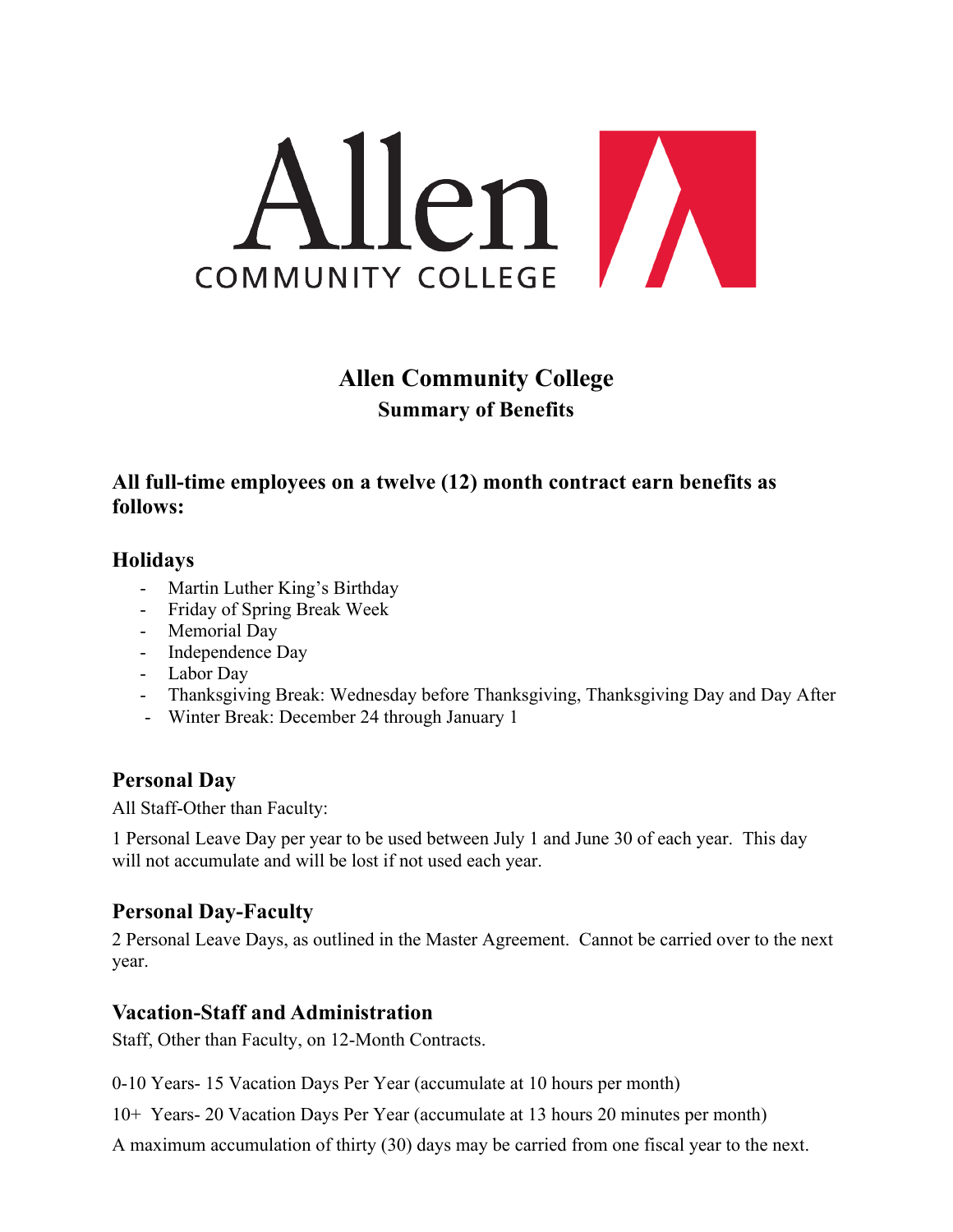#### **Sick Leave**

Staff working 12 months per year are granted 12 days at the beginning of the contract year. Those working on 9, 10, or 11-month contracts are granted 9, 10 or 11 days at the beginning of their contract year, determined by the number of months in their contract.

Faculty are covered by the sick leave policy in the Master Agreement (currently 10 days at the beginning of the contract year).

Unused sick leave may be accumulated to a maximum of 90 days.

# **Group Health/Dental Insurance**

Our group health and dental insurance provider is Blue Cross/Blue Shield of Kansas. Allen Community College pays a fixed amount per month toward the group health insurance plan and employees pay the difference. In addition, for employees who select the High Deductible option, there is an optional matched contribution in a Health Savings Account.

#### **KPERS Retirement**

Kansas statutes require each employee working 630 hours or more per year to participate in the Kansas Public Employees Retirement System (KPERS). Beginning January 1, 2015 you must contribute 6% of your gross salary into KPERS. The State of Kansas contributes an additional amount determined annually.

## **KPERS Life Insurance**

Employees participating in KPERS have life insurance coverage equivalent to 1 ½ times their annual salary. Premiums are paid by KPERS.

## **KPERS Optional Life Insurance**

Additional optional life insurance coverage is available through KPERS at the employee's own expense.

## **KPERS Disability Insurance**

All contributing active members of KPERS are covered by a disability insurance policy.

#### **Meal Tickets**

Full-time employees receive 50 meal tickets each school year for meals served in the cafeteria. The value of the meal tickets is taxable income.

Faculty receive meal tickets as provided by the Master Agreement.